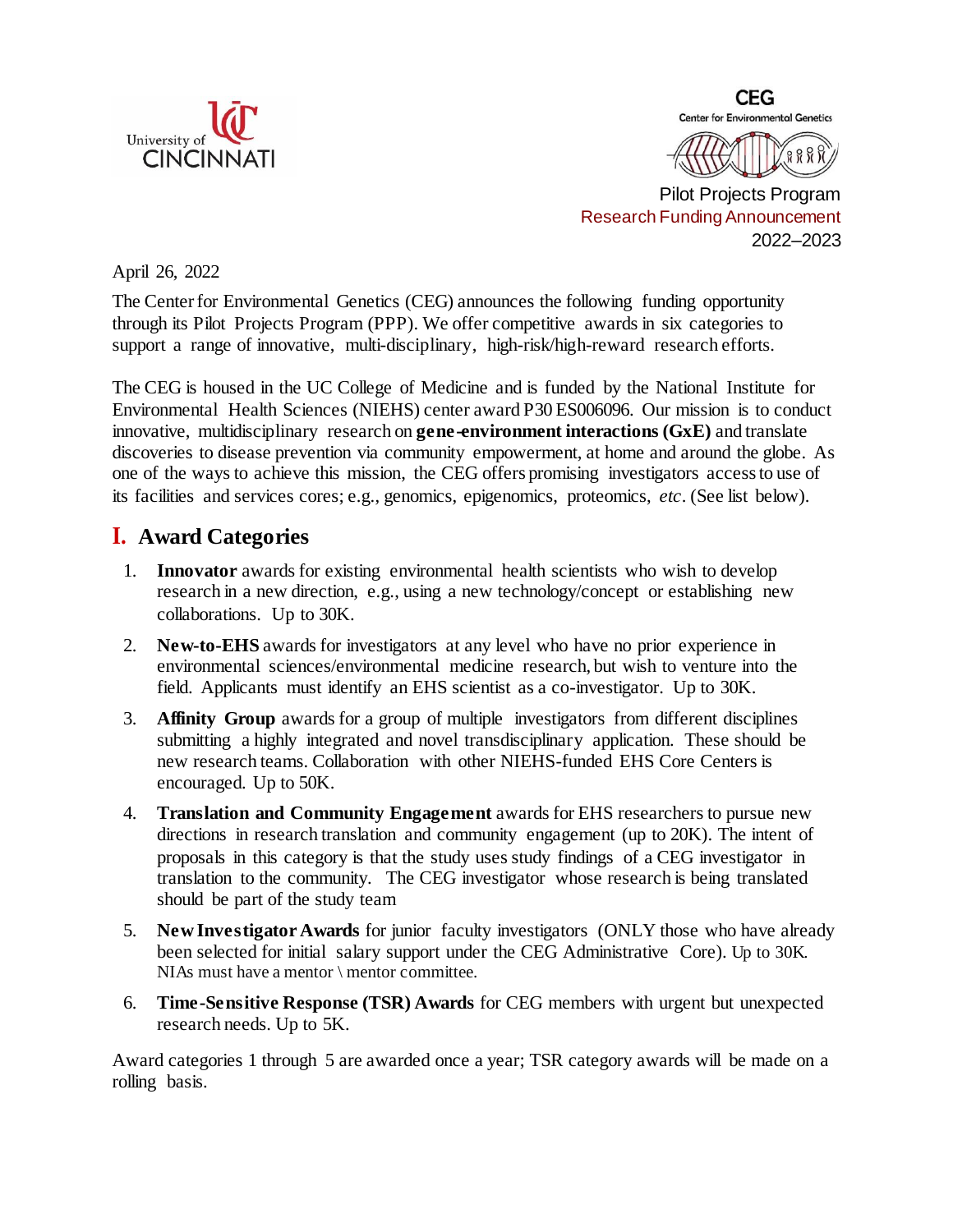#### **Review of a pilot award application will be more favorable if the proposal demonstrates**:

1. Relevance to gene-environment interactions (GxE): *e.g.,* giventhe same environmental exposure or dose, what accounts for different responses betweenindividuals having variants of the same gene? For population studies, well-characterized family history may be considered as the genetic component.

The CEG expects funded Pilot studies to lead to **NIEHS** grant applications; hence a proposal's likelihood to advance the study of gene-environment interactions is essential.

- 2. High-risk/high-reward (exploratory studies).
- 3. New directions (including something never before tried by this PI).
- 4. Integration of new technologies and concepts into the research.
- 5. Synergism that complements the existing research base of the CEG.
- 6. Strong potential for translation / community outreach and engagement.
- 7. Use of CEG facility cores, shared equipment and services: see the ITS web page at <https://med.uc.edu/depart/eh/centers/ceg/its>

# **II. Eligibility**

Principal investigators (PIs) must have a faculty appointment or be a senior research staff member with doctoral-level training. Postdoctoral Fellows and Graduate Assistants are not allowed to be PIs on these awards.

Proposals that do not evaluate gene x environment interaction(s) will be considered nonresponsive and will not be reviewed. Exceptions may apply to the 'Translation and Community Engagement Award' category.

**"Gene"** in this context is broadly defined: *i.e.,* individual genes/gene components, gene products, genomics, functional genomics, proteomics, metabolomics, epigenomics.

**"Environment"** in this context is defined based on the language used by the NIEHS for environmentally relevant toxicants in its RFAs, as cited below, *e.g.,*

*Examples of environmentally relevant toxicants include industrial chemicals or manufacturing byproducts, metals, pesticides, herbicides, air pollutants and other inhaled toxicants, particulates orfibers, andfungal/bacterial or biologically derivedtoxins.Agents considered non-responsive include, but are not limited to, alcohol, drugs of abuse, pharmaceuticals, chemotherapeutic agents, radiation which is not a result of an ambient environmental exposure, and infectious or parasitic agents, except when agents are disease co-factors to an environmental toxicant exposure to produce the biological effect. Applications which focus entirely or primarily on these exposure factors will be considered nonresponsive to this announcement and will not proceed to review. However, it is appropriate to include these factors as part of research to define effects of the exposome, and these factors may be a part of applications focused on the totality of a person's environmental exposure."* [our emphasis added]

Note that, while environmental tobacco smoke (secondhand smoke) would be a fundable topic, (direct) smoking is not. More at<https://www.niehs.nih.gov/health/topics/agents/index.cfm>

# **III. Required Steps – Prior to Submission**

When submitting a proposal that includes human subjects or human specimens, applicants should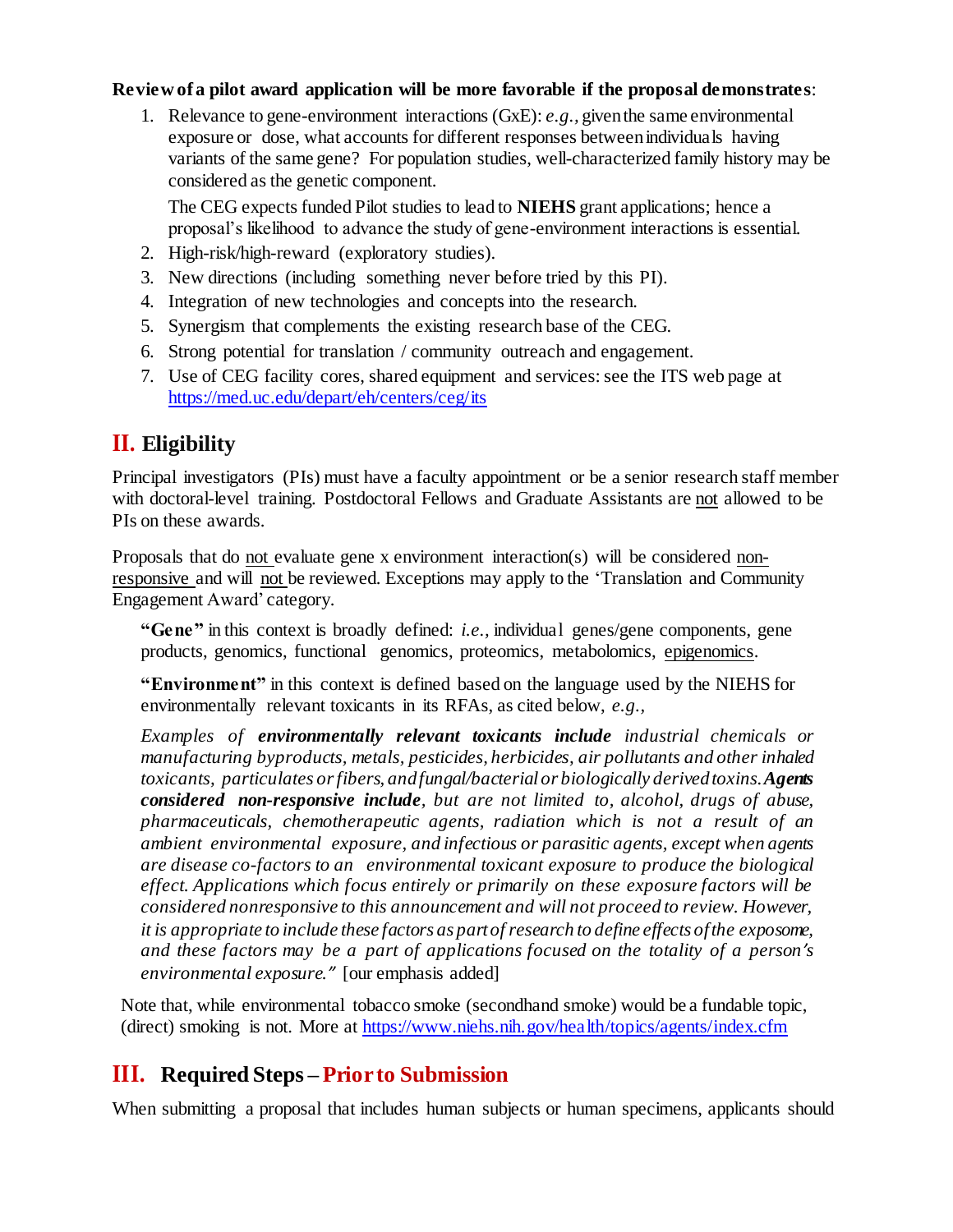be aware that an approved IRB protocol will be **required** before any award can be made. You are advised to **consult in advance** with the CEG **Integrative Health Sciences Facility Core** (IHSFC) at least 2 weeks before the proposal submission deadline. To schedule, please email IHSFC leader Jack Rubinstein, M.D.[, rubinsjk@ucmail.uc.edu,](mailto:rubinsjk@ucmail.uc.edu) and IHSFC co-leader Kelly Brunst, Ph.D.[, brunstkj@ucmail.uc.edu.](mailto:brunstkj@ucmail.uc.edu)

## **IV. Additional Funding up to 1K for Community Engagement \ Translation**

All pilot award recipients, regardless of award category, are eligible to receive up to \$1,000 in additional funds to facilitate efforts community engagement and translation of research results. The PI \ Pilot Applicant should **consult in advance** with CEC leader Nick Newman, DO, FAAP, [nicholas.newman@cchmc.org](mailto:nicholas.newman@cchmc.org) and CEC co-leader Michelle Burbage, PhD, [burbagml@ucmail.uc.edu,](mailto:burbagml@ucmail.uc.edu) to discuss community engagement & research translation plans.

A written request for these supplemental community engagement funds should be included with your application, and should include (1) a description of your plans for research translation  $\setminus$  community engagement and (2) budget with budget justification. 1 page maximum.

## **V. Deadlines and Funding Information**

- Applications must be received by **5:00 pm Friday May 20, 2022**.
- The pilot project period is limited to the current grant year ending March 31, 2023 with no extensions \ carryover allowed
- Applicants for an Affinity Group award may request up to **\$50,000**. Applicants in the Innovator, New to EHS, or New Investigator Award categories may request up to **\$30,000**. Applications for Translation & Community Engagement Awards are capped at **\$20,000**. Applicants for a Time-sensitive Response Award may request up to **\$5,000**. *cf*. sec **I**.
- Actual award amounts, however, may vary depending on funds available. Indirect or F&A costs are not allowed. Awardees are strongly advised to spend all project funds by **February 28, 2023** but no later than **March 31, 2023**. Anyunused funds, at that time, will be returned to the CEG. There is no possibility of any carryover. We typically fund 5 to 7 projects each award cycle.

# **VI. Application Requirements**

- 1. NIH face page| [PHS 398 fp1](https://grants.nih.gov/grants/funding/phs398/phs398.html) is required for CCHMC and non-UC applicants
- 2. CEG cover page with abstract is required of all applicants (adapt & follow the template below; provide all information requested) .
- 3. **Proposalnarrative** < **5 typed pages** (except for a **2**-page limit for the Time-sensitive Response Award) using single spaced, Arial font  $11$ ,  $> 0.5$  inch margins, providing
	- a) Specific Aims and Hypothesis
	- b) Background and Significance (with relevance to your research question and hypothesis)
	- c) Approach (research methods to be used)
	- d) Relationship of the project to the GxE interaction theme of the Center.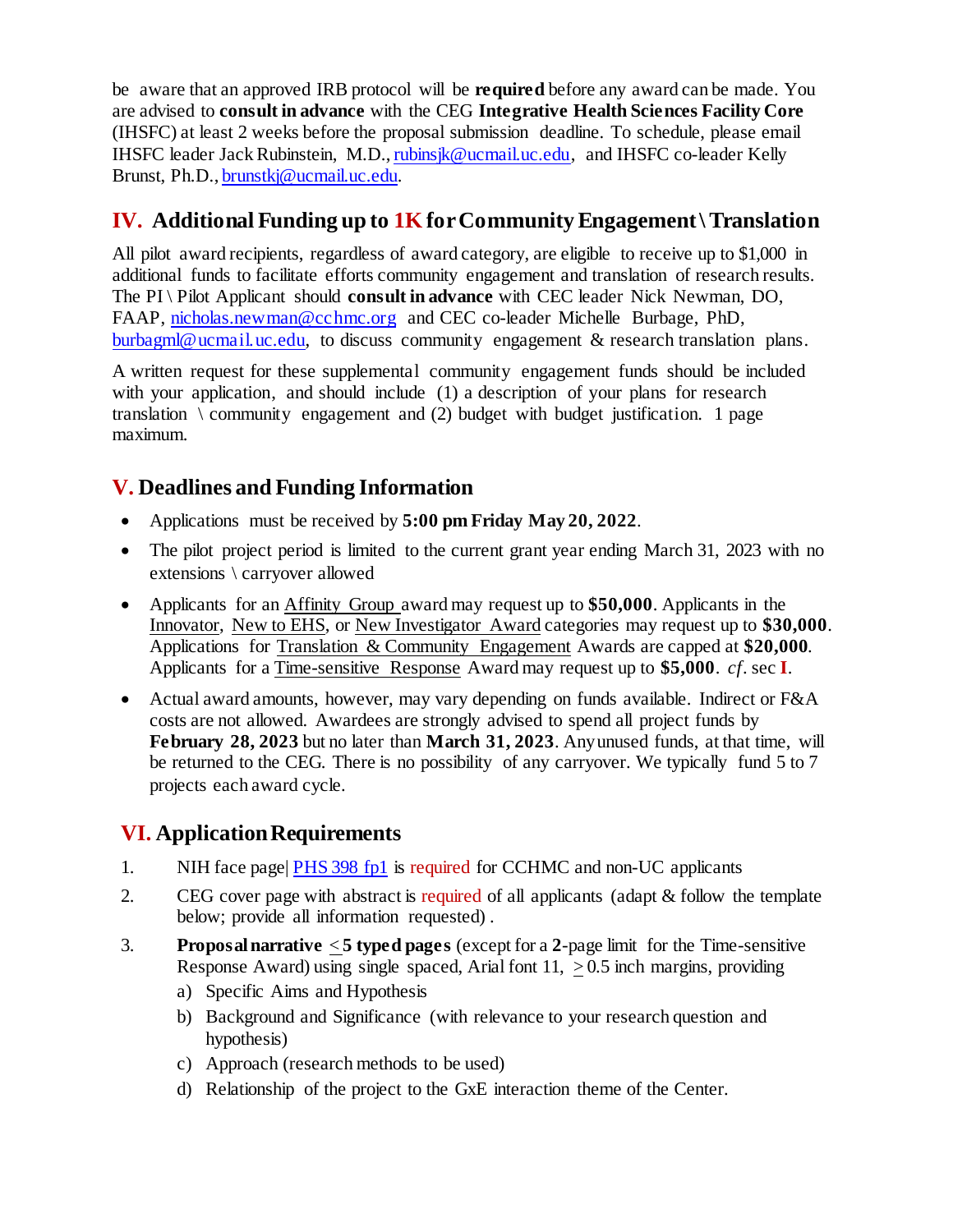- e) CEG Core Facilities to be used for the proposed research (*cf*. facilities list [here;](https://med.uc.edu/depart/eh/centers/ceg/its) *i.e.,*  <https://med.uc.edu/depart/eh/centers/ceg/its>
- f) Bibliography (not included in the 5-page limit)
- 3. Biographical sketches of the PI and all key personnel (current NIH format)
- 4. If available at the time of application, all projects that require the consent of Human Subjects or use existing data / Human Specimens or **must** provide:
	- a copy of your **IRB approval** or IRB document showing exempt from IRB review. If exempt, provide a description of the study, what human data/samples will be used, and from where they will be obtained.
	- Planned Inclusion Enrollment Report for non-exempt research (see slides 18 & 19) [here\)](https://med.uc.edu/docs/default-source/environmental-health-docs/centers/ceg/assist_hs_corectrs_marthabarnes.pdf?sfvrsn=d16a06e_0).

Award dollars for successful proposals involving Human Subjects/Human Specimens cannot and will not be released until the CEG receives documentation of IRB approval and a completed questionnaire that will allow us to create a **Human Subjects Study Record in ASSIST** (*cf.* slides 7 and following [here\)](https://med.uc.edu/docs/default-source/environmental-health-docs/centers/ceg/assist_hs_corectrs_marthabarnes.pdf?sfvrsn=d16a06e_0). A copy of the ASSIST questionnaire can be obtained [here](https://med.uc.edu/docs/default-source/environmental-health-docs/centers/ceg/hss-humansubjectsstudy-data-required-for-assist220b7e46cebf43e38a6be77cfdb5d4e3.pdf?sfvrsn=bb43d46_0) (PDF).

5. **Itemized budget** and a **written budget justification** are required. (These are not included in the page limits).

Use of [PHS 398 face page 4](https://grants.nih.gov/grants/funding/phs398/phs398.html) (fp4) is **required**.

Budgets may NOT include faculty salaries. Budgets may NOT include publication or page charges. Budgets may NOT include travel costs to present findings.

Budgets that include the use of CEG facility cores will be viewed favorably.

Awardees are eligible for a subsidy for CEG core usage but the subsidy is not automatic. See ITS web page at [https://med.uc.edu/depart/eh/centers/ceg/its.](https://med.uc.edu/depart/eh/centers/ceg/its) The proposedbudget should be prepared without assuming a post-award matching subsidy.

Budgets will be reviewed for accuracy and appropriateness by a CEG financial officer.

- 6. List of prior CEG support and products (if any), including:
	- ⚫ Previously awarded CEG funds and subsequent R01 or other grant as matching funds
	- ⚫ Publications, abstracts, or presentations (relevant to that PPP) supported by CEG
	- ⚫ Grant applications arising from PPP data generated with the CEG support

Submit applications to the CEG coordinator Teresa Donovan at [donovata@ucmail.uc.edu](mailto:donovata@ucmail.uc.edu)

Questions regarding the application and review process may be directed to the PPP Director Dr. Jagjit Yadav (Jagjit. Yadav@uc.edu) and co-leader Dr. Roman Jandarov [\(jandarrn@ucmail.uc.edu\)](mailto:jandarrn@ucmail.uc.edu) for scientific issues and to the CEG/PPP coordinator  $(d_{\text{onovata}}@$ ucmail.uc.edu) for administrative issues.

# **VII. Post Award Duties**

1. Awardees are strongly advised to spend all project funds by **February 28, 2023** but no later than **March 31, 2023**. Any unused funds, at that time, will be returned to the CEG. There is no possibility of any carryover**.** Awardees are required to provide a draft written progress report on study outcomes and impact by **January 2, 2023**.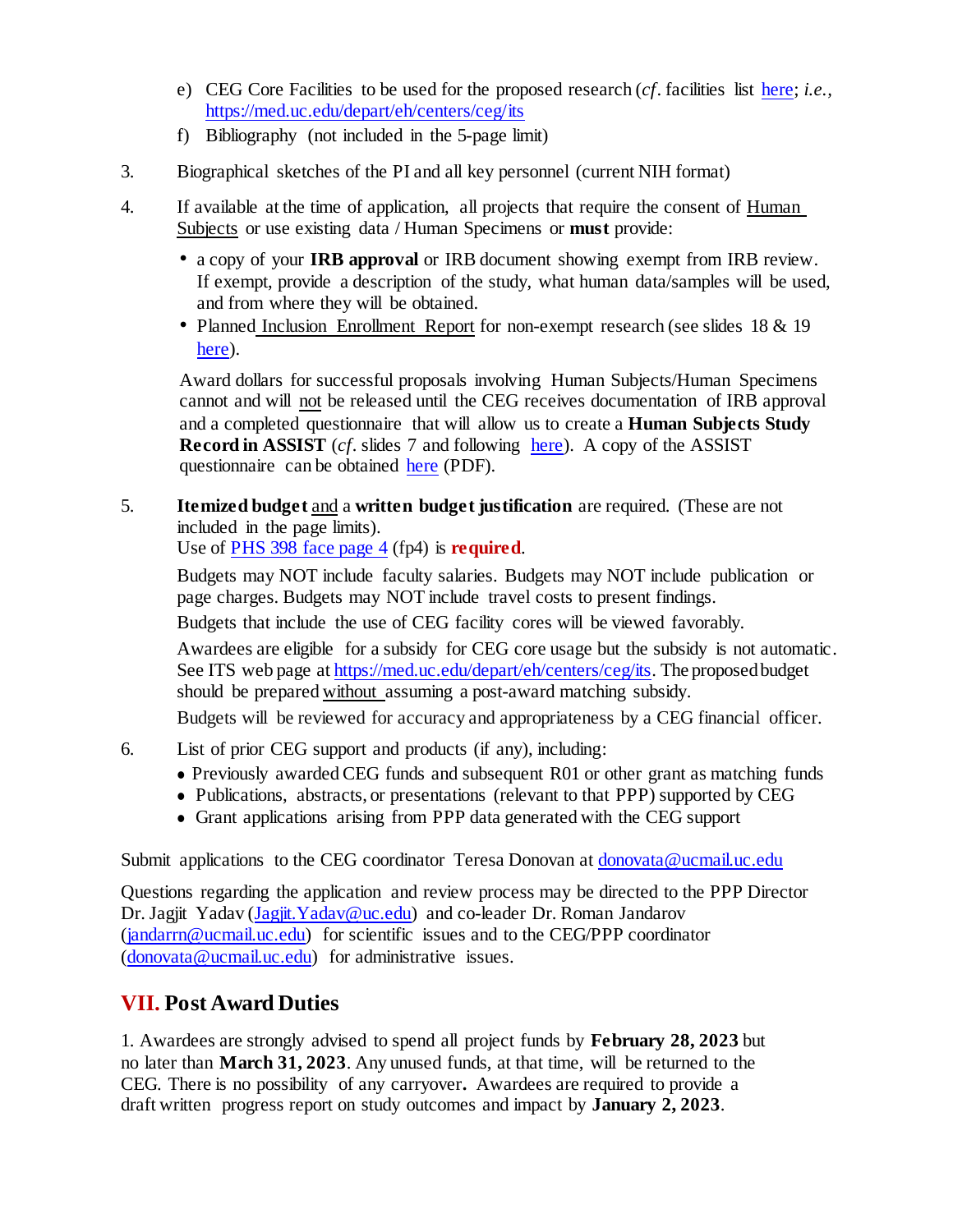2. All abstracts, posters, publications, and reports emanating in whole or in part from the funded work must acknowledge the support of the Center for Environmental Genetics, *e.g., Research described in this article was supported by the University of Cincinnati Center for Environmental Genetics through the NIEHS award P30ES006096.*

The **NIH Public Access Policy** applies whether work leading to a publication is supported in whole [or](http://publicaccess.nih.gov/faq.htm#759) [in part](http://publicaccess.nih.gov/faq.htm#759) by CEG funds, and [whether person](http://nihlibrary.nih.gov/AboutUs/faq/Pages/manuscript2PubMedCentral.aspx) receiving CEG funds is primary author or [co-author.](http://nihlibrary.nih.gov/AboutUs/faq/Pages/manuscript2PubMedCentral.aspx) Accordingly, CEG-supported authors **must**

- a. acknowledge the CEG grant (NIEHS award P30ES006096)
- b. make sure that any final peer-reviewed journal manuscript that arises in whole or in part from CEG funds is [submitted to PubMed](https://publicaccess.nih.gov/submit_process.htm) Central immediately upon acceptance for publication (whether the journal publisher does it automatically, or the author makes arrangements with the publisher, or the author does so via NIH [Manuscript](http://www.nihms.nih.gov/db/sub.cgi) [Submission System\).](http://www.nihms.nih.gov/db/sub.cgi)

Once a paper has been submitted to PubMedCentral and is **In Process** or fully **Compliant** with the NIH Public Access policy <https://publicaccess.nih.gov/> authors must associate the P30 ES006096 award to their publications via their **MyNCBI \ MyBibliography**: <https://www.ncbi.nlm.nih.gov/account>

Related tutorial at [https://www.youtube.com/watch?v=JYODIOD\\_YYE](https://www.youtube.com/watch?v=JYODIOD_YYE)

3. CEG Pilot Project Symposium: Awardees are required to orally present pilot results obtained during their award period at an annual research symposium, to which all CEG members, new PPP awardees, and interested community members are invited.

4. Awardees may be asked to participate as reviewers in future cycles of the *P30 EHS Centers Pilot Review Consortium*. The Consortium includes the University of Cincinnati, Wayne State University, the University of Michigan, the University of Louisville, and Texas A & M University.



*The Center for Environmental Genetics is funded by the National Institute for Environmental Genetics, NIEHS award P30 ES006096*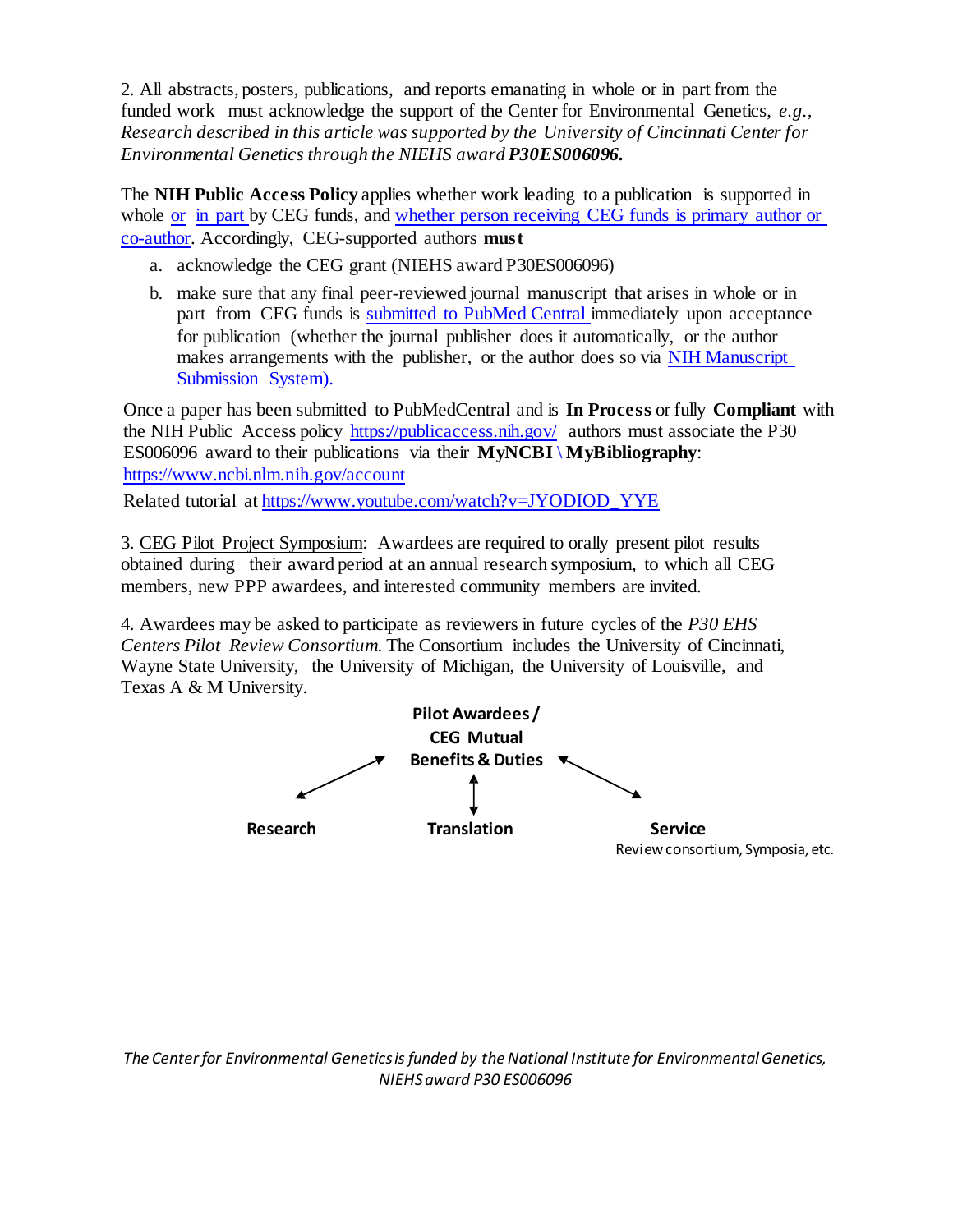

### Pilot Projects Program **2022 – 2023 CoverPage**

Provide all details requested, on form or *via* an attachment

#### **ProjectTitle:**

#### **Environmental component to be tested**:

Examples include *industrial chemical(s) or manufacturing byproduct(s), metals, pesticides, herbicides, air pollutants and other inhaled toxicants, particulates or fibers, and fungal/bacterial- or biologicallyderived toxins. https://www. [niehs.nih.gov/health/topics/agents/index.cfm](https://www.niehs.nih.gov/health/topics/agents/index.cfm)*

**Genetic/Genomiccomponentto be tested:**

**CEG Cores to be used** (see list, next page):

**Principal Investigator name, title, contact information:** 

**Co-investigator(s):**

| Description of project—including relevance to CEG mission. Abstracts of funded projects will |  |
|----------------------------------------------------------------------------------------------|--|
| be publicly available.                                                                       |  |

**Evidence of institutionalreview and protocol approval are required forrelease of funds to any successful applicant.** Applicants are strongly advised to apply for IRB and/or IACUC approval at the time of proposal submission if the project has not yet been approved. The approval process may take several months, so the applicant's earliest attention is needed to obtain **IRB**/**IACUC** approval before receiving CEGpilot project funding. **Delays in providing documentationof yourIRBand/orIACUC approval can significantlydelayprocessing of awards.**

| Human Subjects Yes No                              | Animal Subjects ____Yes<br><b>No.</b>              |  |
|----------------------------------------------------|----------------------------------------------------|--|
| If Yes, the following information will be REQUIRED | If Yes, the following information will be REQUIRED |  |
|                                                    |                                                    |  |
| $P$ l:                                             |                                                    |  |
| IRB approval number:                               | IACUC approval number: ________________            |  |
| Last approval Date: ________                       | Last approval Date: _______                        |  |
| <b>Expiration Date:</b>                            | <b>Expiration Date:</b>                            |  |